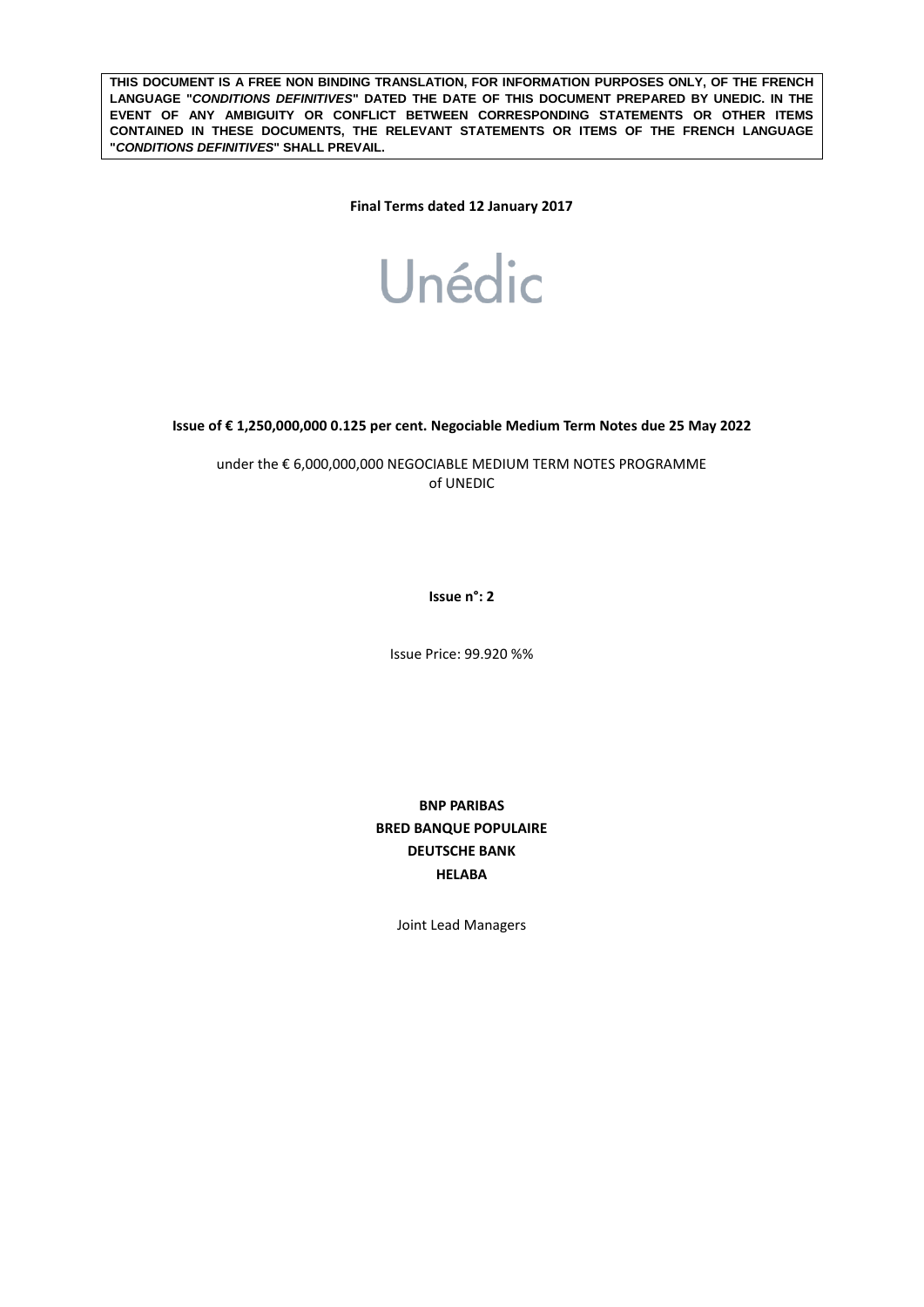#### **PARTIE A – CONTRACTUAL TERMS**

Terms used herein shall be deemed to be defined as such for the purposes of the Terms and Conditions set forth in the Base Prospectus dated 30 August 2016 (which received on that date the visa of the *Autorité des marchés financiers* number 16-404) which constitutes a base prospectus for the purposes of the Directive 2003/71/EC of the European Parliament and of the Council of 4 November 2003, as amended (which includes the amendments made by Directive 2010/73/EU of the European Parliament and of the Council of 24 November 2010, to the extent that such amendments have been implemented in a Member State of the European Economic Area) (the "**Prospectus Directive**").

This document constitutes the Final Terms relating to the issue of the Notes described hereafter for the purposes of Article 5.4 of the Prospectus Directive 2003/71/EC and contains the definitive terms of the Notes. These Final Terms supplement the Base Prospectus dated 30 August 2016 relating to the Programme and must be read in conjunction therewith.

The Final Terms and the Base Prospectus are available for viewing on the websites of (a) the *Autorité des marchés financiers* (www.amf-france.org) and (b) the Issuer (www.unedic.org), and during normal business hours at the registered office of the Issuer and at the specified office of the Paying Agent where copies may be obtained.

| 1.  | Issuer:                                       | <b>UNEDIC</b>                                            |
|-----|-----------------------------------------------|----------------------------------------------------------|
| 2.  | Issue n° :                                    | $\overline{2}$                                           |
| 3.  | <b>Specified Currency(ies):</b>               | Euro $(\epsilon)$                                        |
| 4.  | <b>Aggregate Nominal Amount:</b>              | € 1,250,000,000                                          |
| 5.  | Issue proceeds:                               |                                                          |
|     | (i)<br>Gross issue proceeds:                  | € 1,249,000,000                                          |
|     | (i)<br>Estimated net issue proceeds:          | € 1,248,125,000                                          |
| 6.  | <b>Issue Price:</b>                           | 99.920 % of the Aggregate Nominal Amount                 |
| 7.  | <b>Denomination:</b>                          | € 200,000                                                |
| 8.  | <b>Number of Notes issued:</b>                | 6,250                                                    |
| 9.  | (i)<br><b>Issue Date:</b>                     | 16 January 2017                                          |
|     | (ii)<br><b>Interest Commencement Date:</b>    | 16 January 2017                                          |
| 10. | <b>Maturity Date:</b>                         | 25 May 2022                                              |
| 11. | <b>Interest Rate:</b>                         | Fixed rate of 0.125 % per annum                          |
| 12. | <b>Redemption/Payment Basis:</b>              | Redemption at par                                        |
| 13. | <b>Change of Redemption/Payment Basis:</b>    | Not Applicable                                           |
| 14. | Option:                                       | Not Applicable                                           |
| 15. | Date of authorisations for issuance of Notes: | Decision of the Board of directors dated<br>27 June 2016 |
| 16. | <b>Method of distribution:</b>                | Syndicated                                               |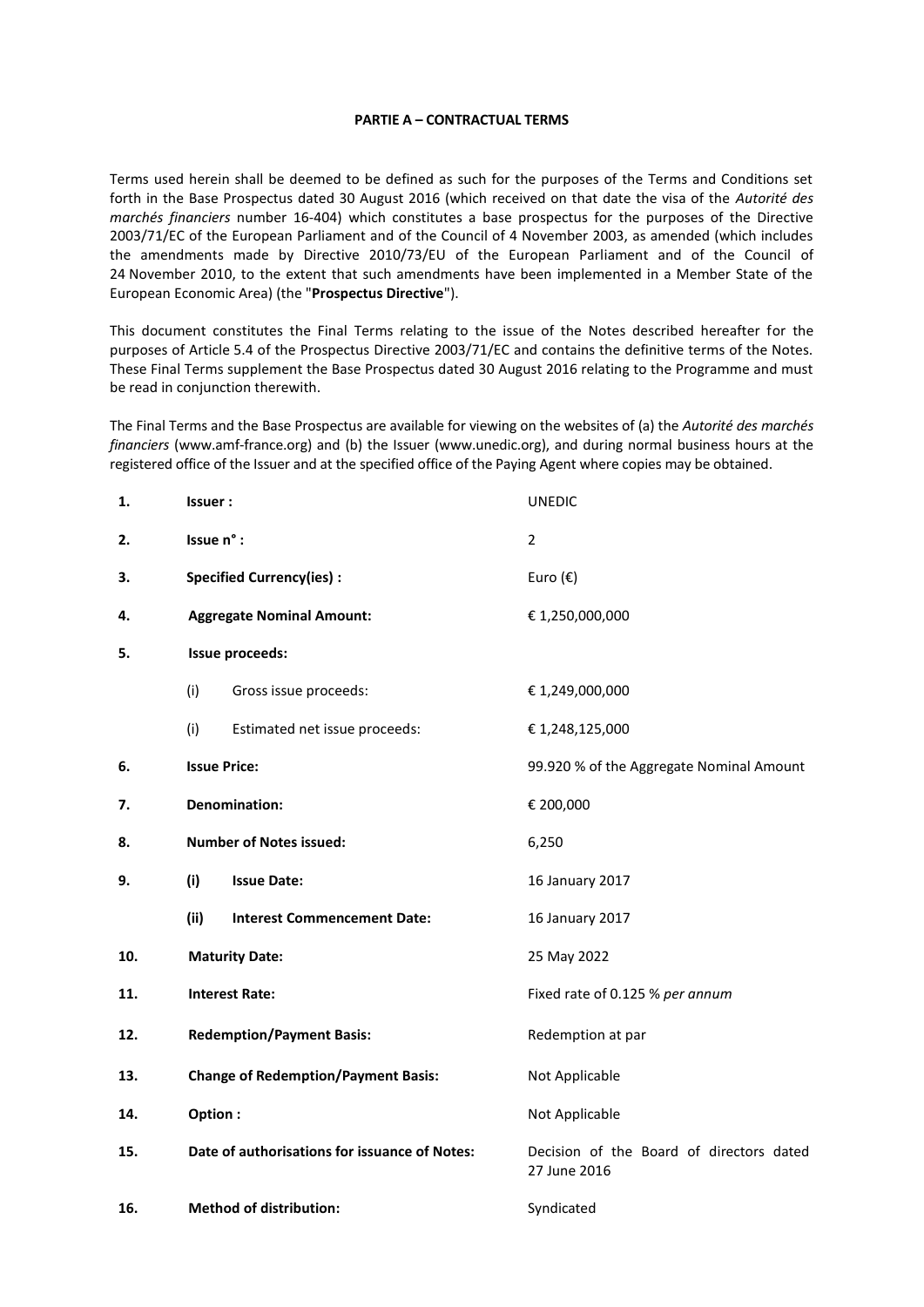#### **PROVISIONS RELATING TO INTEREST PAYABLE**

| 17. |       | <b>Fixed Rate Notes Provisions:</b>                                                 |                                                                                                                                                                                                                                                                                                   |
|-----|-------|-------------------------------------------------------------------------------------|---------------------------------------------------------------------------------------------------------------------------------------------------------------------------------------------------------------------------------------------------------------------------------------------------|
|     | (i)   | Rate of Interest:                                                                   | 0.125% per cent. <i>per annum</i> payable<br>annually in arrear                                                                                                                                                                                                                                   |
|     | (ii)  | Interest Payment Date(s):                                                           | 25 May in each year up to and including the<br>Maturity Date, commencing on 25 May 2017<br>There will be a short first coupon in respect<br>of the first Interest Period, from and<br>including the Interest Commencement Date<br>up to, but excluding, 25 May 2017 (the "First<br>Short Coupon") |
|     | (iii) | Fixed Interest Amount(s):                                                           | € 250 per € 200,000 in Denomination<br>excluding the First Short Coupon                                                                                                                                                                                                                           |
|     | (iv)  | Broken Amount(s):                                                                   | € 88.356164 per € 200,000 in Denomination<br>in respect of the First Short Coupon                                                                                                                                                                                                                 |
|     | (vi)  | Determination Date(s):                                                              | 25 May in each year                                                                                                                                                                                                                                                                               |
|     | (vii) | Other terms relating to the method of<br>calculating interest for Fixed Rate Notes: | Not Applicable                                                                                                                                                                                                                                                                                    |
|     |       | <b>PROVISIONS RELATING TO REDEMPTION</b>                                            |                                                                                                                                                                                                                                                                                                   |

| 18. | Call Option:                                                                                                                                                                                                                                                                                    | Not Applicable                                                       |
|-----|-------------------------------------------------------------------------------------------------------------------------------------------------------------------------------------------------------------------------------------------------------------------------------------------------|----------------------------------------------------------------------|
| 19. | <b>Final Redemption Amount of each Note:</b>                                                                                                                                                                                                                                                    | Note of $\epsilon$<br>200.000<br>200.000<br>€<br>per<br>Denomination |
| 20. | <b>Early Redemption Amount:</b><br>Early Redemption Amount(s) of each Note payable<br>on redemption for taxation reasons or other early<br>redemption and/or the method of calculating the<br>same and/or any other terms (if required or if<br>different from that set out in the Conditions): | As specified in Article 5.10.1 of the Base<br>Prospectus             |

## **PURPOSE OF FINAL TERMS**

These Final Terms comprise the final terms required for admission to trading on Euronext Paris of the Notes described herein pursuant to the Euro 6,000,000,000 Negotiable Medium Term Notes (*Titres Négociables à Moyen Terme*) Programme of UNEDIC.

# **RESPONSIBILITY**

The Issuer accepts responsibility for the information contained in these Final Terms.

Signed on behalf of UNEDIC:

 $By:$ 

Duly authorised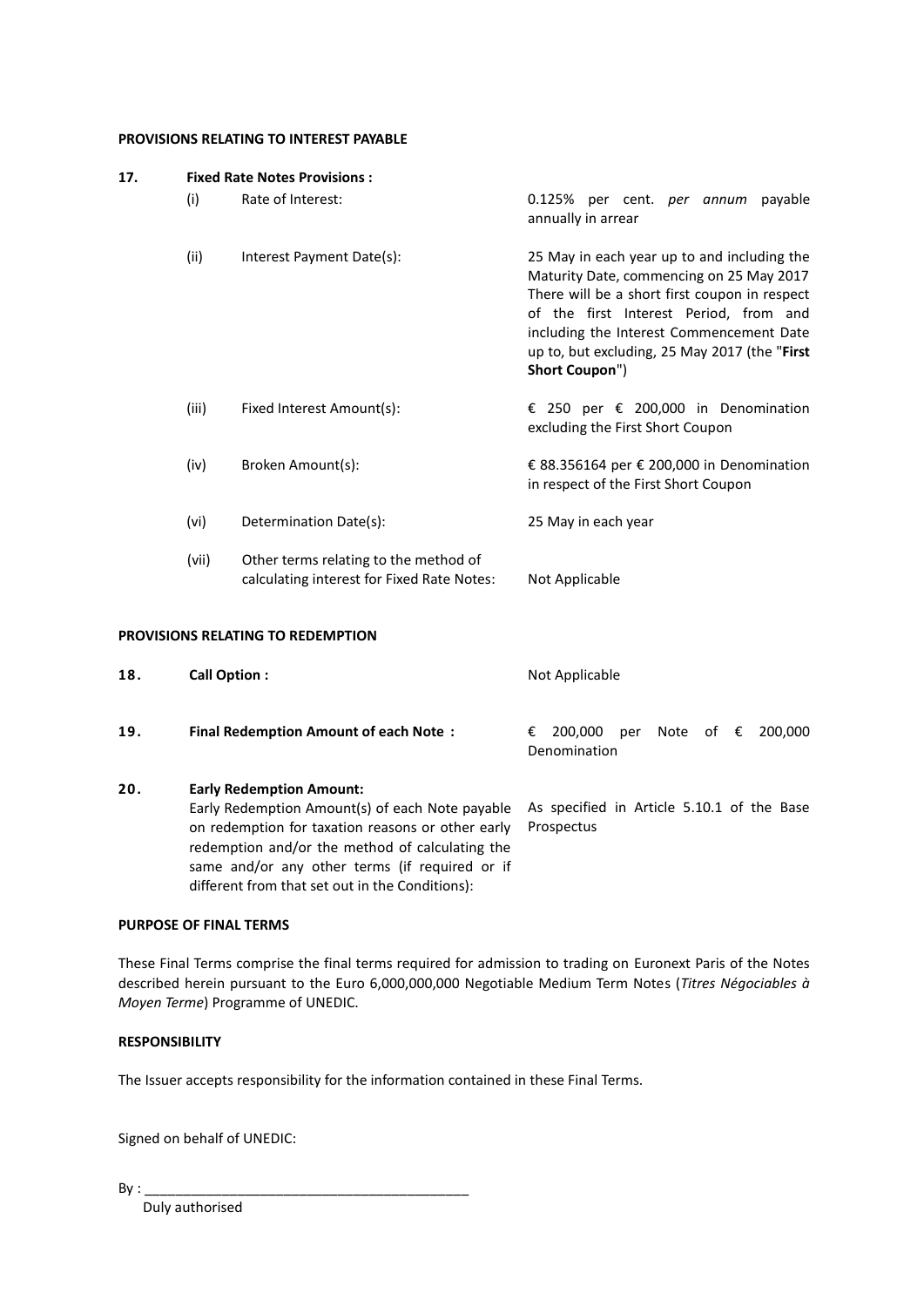## **PARTIE B – OTHER INFORMATION**

## **1. ADMISSION TO TRADING:**

| (i)            | Admission to trading:                                          | Application has been made by the Issuer (or on<br>its behalf) for the Notes to be admitted to<br>trading on Euronext Paris with effect from 16<br>January 2017. |
|----------------|----------------------------------------------------------------|-----------------------------------------------------------------------------------------------------------------------------------------------------------------|
| (ii)           | Estimate of total expenses related to<br>admission to trading: | € 9,450 (€ 4,450 to Euronext and € 5,000 to the<br>AMF)                                                                                                         |
| <b>RATINGS</b> |                                                                |                                                                                                                                                                 |

**2. RATINGS**

**6. YIELD**

Ratings : The Notes to be issued are expected to be rated by Moody's Investors Service Limited and Fitch France S.A.S as follows :

Moody's : Aa2

Fitch : AA

## **4. INTERESTS OF NATURAL AND LEGAL PERSONS INVOLVED IN THE ISSUE**

Save as discussed in "Subscription and Sale" of the Base Prospectus, so far as the Issuer is aware, no person involved in the offer of the Notes has an interest material to the offer.

### **5. REASONS FOR THE OFFER**

| Reasons for the offer: | See "Use of Proceeds" section in the Base<br>Prospectus                                                                   |
|------------------------|---------------------------------------------------------------------------------------------------------------------------|
| <b>YIELD</b>           |                                                                                                                           |
| Yield :                | 0.140%                                                                                                                    |
|                        | The yield is calculated at the Issue Date on the<br>basis of the Issue Price. It is not an indication of<br>future yield. |

#### **9. OPERATIONAL INFORMATION**

| ISIN Code:     | FR0124175367                                  |
|----------------|-----------------------------------------------|
| Common Code:   | 155053755                                     |
| Depositaries : | Euroclear France to act as Central Depositary |

Any clearing system(s) other than Euroclear Bank S.A./N.V. and Clearstream Banking, société anonyme and the relevant Not Applicableidentification number(s):